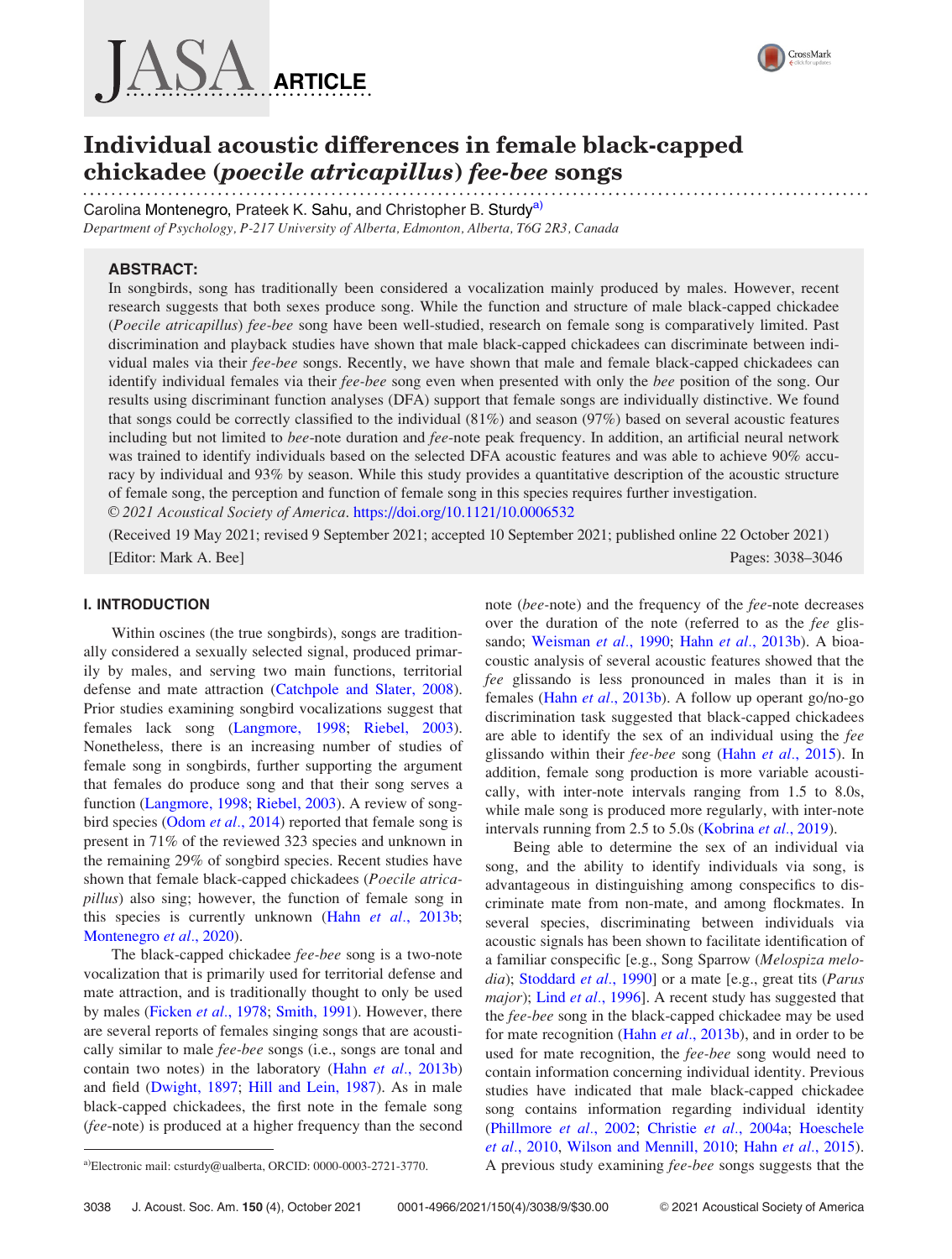total duration and the interval ratio is used to identify individual males ([Christie](#page-7-0) et al., 2004a). In addition, males and female chickadees eavesdrop on male singing contests and use song to identify successful and unsuccessful conspecifics and their quality ([Mennill](#page-7-0) et al., 2002; [Christie](#page-7-0) et al., [2004b;](#page-7-0) [Mennill and Ratcliffe, 2004](#page-7-0)).

Prior operant go/no-go discrimination tasks ([Phillmore](#page-7-0) et al.[, 2002\)](#page-7-0) and playback studies [\(Wilson and Mennill,](#page-8-0) [2010\)](#page-8-0) have also indicated that male black-capped chickadees can discriminate between individual males via their fee-bee songs. In addition, a recent operant task showed that male and female chickadees can discriminate between females via their fee-bee songs [\(Montenegro](#page-7-0) et al., 2020). A bioacoustic analysis of male fee-bee songs indicates that songs are more distinct and variable between individuals rather than within individuals, with song length, fee-note duration, and the fee glissando being the most variable features ([Wilson and Mennill, 2010](#page-8-0)). Furthermore, during playback of the above analyzed song, wild chickadees remained within their testing area and sang significantly longer in response to fee-bee songs from different recorded males compared songs from the same recorded individual male, further suggesting the ability to discriminate between individuals based on song ([Wilson and Mennill, 2010](#page-8-0)). To date, the particular acoustic differences between individual female fee-bee songs is unknown.

Here, we measured 13 acoustic features in female black-capped chickadee fee-bee songs, including frequency and duration measurements, to investigate which acoustic features in song might be used to identify individual females. We completed a bioacoustic analysis analyzing these 13 acoustic features using both discriminant function analyses and artificial neural networks to determine if the acoustic features measured could be used to identify the individual producing a specific song. Previous research has shown male and female black-capped chickadees can identify individual females via their fee-bee song even when presented with only the *bee* position of the song [\(Montenegro](#page-7-0) et al.[, 2020\)](#page-7-0). Therefore, we predicted that the source of acoustic differences between female black-capped chickadee song would most likely be found in the bee note portion of their fee-bee songs.

#### II. METHODS

#### A. Subjects

We used *fee-bee* songs from six females (Female A– Female F) used in a previous study focused on individual identification of female chickadees [\(Montenegro](#page-7-0) et al., [2020\)](#page-7-0). Sex was determined by DNA analysis of blood samples ([Griffiths](#page-7-0) et al., 1998). Birds were captured in Edmonton (North Saskatchewan River Valley, 53.53°N, 113.53°W; Mill Creek Ravine, 53.52°N, 113.47°W), Alberta, Canada, January 2010–2014. All birds were at least one year of age at capture, verified by examining outer tail rectrices ([Pyle, 1997](#page-7-0)). All birds were individually housed in parakeet cages  $(30 \times 40 \times 40 \text{ cm}$ ; Rolf C. Hagen, Montreal,

J. Acoust. Soc. Am. 150 (4), October 2021 **Montenegro et al.** 3039

Quebec, Canada) in colony rooms. Birds had visual and auditory, but not physical, contact with each other. Birds had ad libitum access to food (Mazuri Small Bird Maintenance Diet; Mazuri, St. Louis, MS), water with vitamins supplemented on alternating days (Prime Vitamin Supplement; Rolf C. Hagen), grit, and a cuttlebone. Additional nutritional supplements included 3–5 sunflower seeds daily, one superworm (Zophabas morio) three times a week, and a mixture of hard-boiled eggs and greens (spinach or parsley) twice a week. The colony rooms were maintained at  $\sim$ 20 °C and on a light:dark cycle that followed the natural light cycle for Edmonton, Alberta, Canada.

#### B. Recordings of acoustic stimuli

Of the six birds, four were recorded in Spring 2012 (Female A, B, E, F) and two birds were recorded in Fall 2014 (Female C, D). A recording session for an individual bird lasted  $\sim$ 1 h and all recordings took place at 0815 h after colony lights turned on at 0800 h. Birds were recorded individually in their colony room cages, which were placed in sound-attenuating chambers  $(1.7 \text{ m} \times 0.84 \text{ m} \times 0.58 \text{ m})$ ; Industrial Acoustics, Bronx, NY). Recordings were made using an AKG C 1000S (AKG Acoustics, Vienna, Austria) microphone connected to a Marantz PMD670 (Marantz America, Mahwah, NJ) digital recorder (16-bit, 44 100 Hz sampling rate). The microphone was positioned 0.1 m above and slightly behind the cage. Following a recording session, audio files were analyzed and cut into individual files using SIGNAL 5.03.11 software (Engineering Design, Berkley, CA).

#### C. Acoustic measures

Each female provided 24 fee-bee songs, amounting to 144 fee-bee songs in total. Song composition was visually determined from spectrograms in SIGNAL (version 5.05.02, Engineering Design, Belmont, MA) by a single individual (CM) using [Ficken](#page-7-0) et al. (1978) as a reference. All vocalizations were of high quality (i.e., no audible interference) and were bandpass filtered (lower bandpass: 500 Hz, upper bandpass: 14 000 Hz) using GoldWave 6.31(GoldWave, St. John's, Newfoundland, Canada) to reduce any background noise. For each stimulus, 5 ms of silence was added to the leading and trailing portion of the vocalization to standardize duration. Individual songs were then saved as separate (.WAV) files.

For each song, we measured 13 acoustic features examined previously in studies of identification in chickadee song (Christie et al.[, 2004a;](#page-7-0) Hahn et al.[, 2013a;](#page-7-0) Hahn [et al.](#page-7-0), [2013b;](#page-7-0) [Hoeschele](#page-7-0) et al., 2010; [Otter and Ratcliffe, 1993](#page-7-0)) and calls ([Campbell](#page-7-0) et al., 2016; [Guillette](#page-7-0) et al., 2010). Measurements included: (1) total duration of song, (2) feenote duration, (3) the proportion of song duration occupied by the fee-note (fee-note duration divided by the total duration of the song), (4) bee-note duration, (5) the proportion of song duration occupied by the *bee*-note (*bee*-note duration divided by the total duration of the song), (6) fee-note start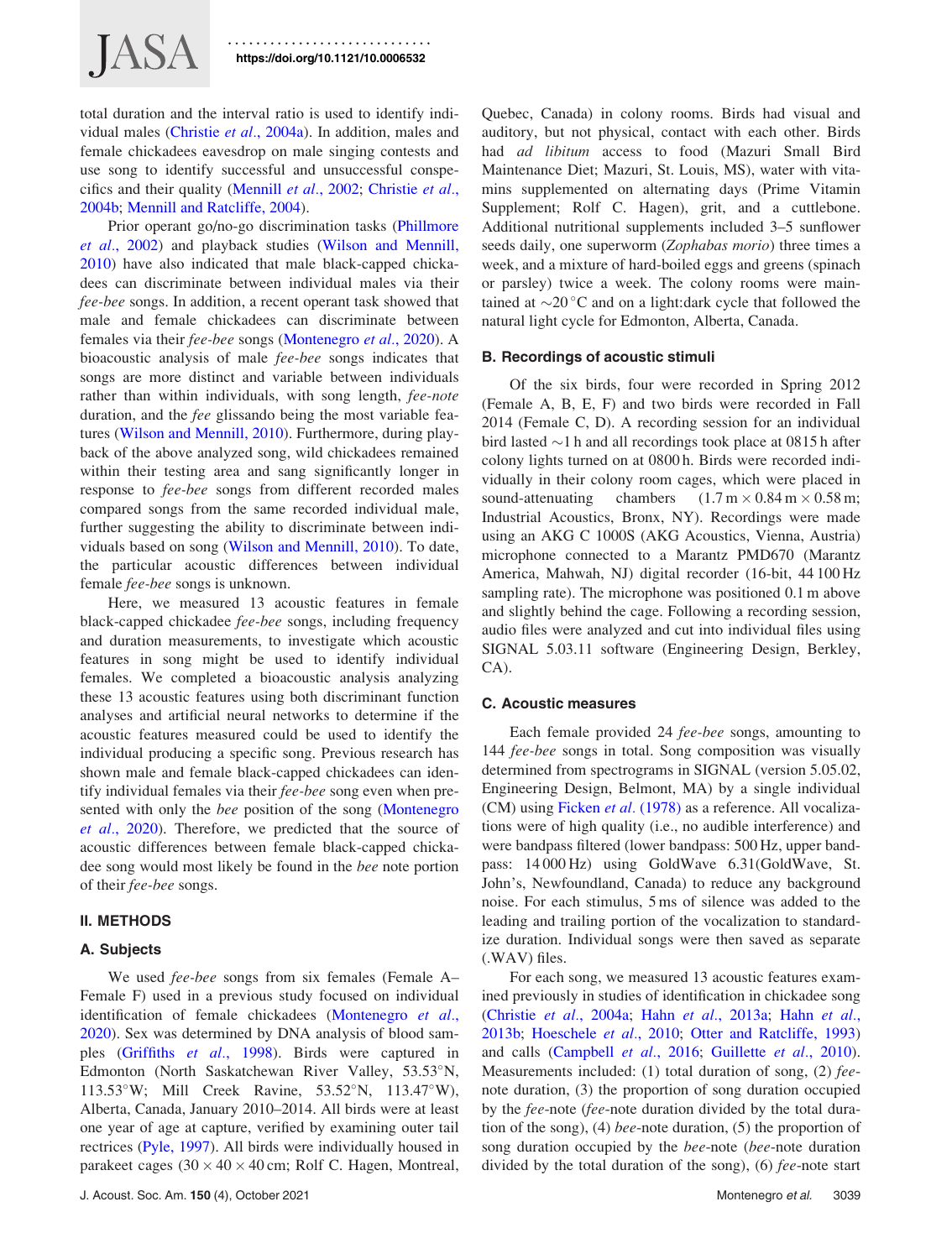frequency, (7) fee-note peak frequency, (8) fee-note end frequency, (9) fee glissando (decrease in frequency across the duration of the fee-note, calculated by dividing the start frequency of the *fee*-note by the end frequency of the *fee*-note), (10) bee-note start frequency, (11) bee-note peak frequency, (12) bee-note end frequency, (13) the internote interval between the notes (calculated by subtracting the fee- and beenote duration from total song duration). The above acoustic features were measured from sound spectrograms using SIGNAL. Sound spectrograms of a fee-bee song were used for all duration (time resolution 5.8 ms) measurements and frequency (frequency resolution 172.3 Hz) measurements. See Fig. 1 for how the acoustic features were measured.

A total of 144 songs was analyzed (24 songs from six female black-capped chickadees). Table [I](#page-3-0) shows the mean, standard deviation, coefficients of variation between individuals  $(CV_b)$ , coefficients of variation within an individual  $(CV_w)$ , and potential for individual coding value (PIC) for all acoustic features measured across each female. We calculated the coefficients of variation between individuals  $(CV_b)$  using the following formula:

$$
CV_b = \left(\frac{SD}{MEAN}\right) \times 100,
$$

where the standard deviation (SD) and mean is the average for the total sample, and we calculated the coefficient of variation within an individual  $(CV_w)$  using the formula

$$
CV_w = \left(\frac{SD}{MEAN}\right) \times 100.
$$

Here, the SD and mean are calculated from each individual's songs ([Sokal and Rohlf, 1995](#page-7-0); [Bloomfield](#page-7-0) et al., 2004;



FIG. 1. Sound spectrogram depicting acoustic measurements performed in fee-bee songs. All measurements depicted for fee-notes were measured similarly for bee-note measurements. (a) Sound spectrogram (time resolution 5.8 ms) of a fee-bee song. Measurements shown: total duration of song (TD) and fee-note duration (FD). (b) Sound spectrogram (frequency resolution 172.3 Hz) of the same fee-bee song. Measurements shown: fee glissando (ratio of frequency decrease within fee-note) (FG), internote interval (II) (frequency ratio between the notes), fee start frequency (FSF), fee peak frequency (FPF), fee end frequency (FEF).



Hahn et al.[, 2013b;](#page-7-0) [Campbell](#page-7-0) et al., 2016). For each acoustic feature, the PIC value is the ratio  $CV_b/mean CV_w$ , where mean  $CV_w$  is the average  $CV_w$  calculated for all individuals [\(Bloomfield](#page-7-0) et al., 2004; Hahn et al.[, 2013b](#page-7-0); [Campbell](#page-7-0) et al.[, 2016](#page-7-0)). If we observe a PIC value greater than 1, then that particular acoustic feature may be used for individual identification.

#### D. Statistical analysis

Discriminant function analysis (DFA) is commonly used in bioacoustic research to discriminate the vocalizations of groups or individuals based on specific acoustic features and can also suggest which features are used for identification via classification ([Mundry and Sommer,](#page-7-0) [2007\)](#page-7-0). If the acoustic features previously measured in the fee-bee songs vary among individuals, then a DFA can use the features to accurately classify the songs to each individual [\(Tabachnick and Fidell, 2007](#page-7-0)). Thus, we used a stepwise DFA and the leave-one-out method of cross-validation, where one case is withheld at a time and the discriminant function is derived from the remaining cases. Then, using the discriminant function that was derived, the withheld case is classified. These steps are repeated until all cases have been classified in this manner ([Betz, 1987\)](#page-7-0). We report the cross-validated percentage of correct classifications, the standardized coefficients, and eigenvalues for the discriminant functions derived from our analyses. Cross-validation can provide an estimate for how well the derived discriminant function can predict group membership with a new sample. The standardized coefficients express the relative importance of each variable to the discriminant score. A greater contribution is associated with a standardized coefficient with a larger magnitude. In addition, as the standardized coefficient's magnitude increases it represents a closer relationship between the variable and the discriminant function [\(Klecka, 1980\)](#page-7-0). We also report Cohen's Kappa; this index was calculated in order to assess if the model's performance differed from expectations based on chance ([Titus](#page-7-0) et al.[, 1984\)](#page-7-0). Following the DFA, we conducted a corresponding repeated measures multivariate analysis of variance (MANOVA) using the acoustic features to compare songs produced by each individual for significant differences. All statistical analyses were conducted using SPSS (version 20, SPSS Inc., Chicago, IL).

Artificial neural networks (ANNs) are widely used in bioacoustic research to identify species-specific signals and to identify specific individuals within a species by determining the distinct features within a vocalization [\(Parsons and](#page-7-0) [Jones, 2000;](#page-7-0) [Terry and McGregor, 2002](#page-7-0); Pozzi et al.[, 2008;](#page-7-0) Hahn et al.[, 2013a](#page-7-0)). The networks used in the current study used similar settings as those described in [Nickerson](#page-7-0) et al. [\(2006\),](#page-7-0) [Guillette](#page-7-0) et al. (2010), and Hahn et al. [\(2015\).](#page-7-0) We trained the network using the Rosenblatt program [\(Dawson,](#page-7-0) [2004\)](#page-7-0), and each network had an input unit for each acoustic feature which was connected to one of six output units. Each of the input units corresponded to one acoustic feature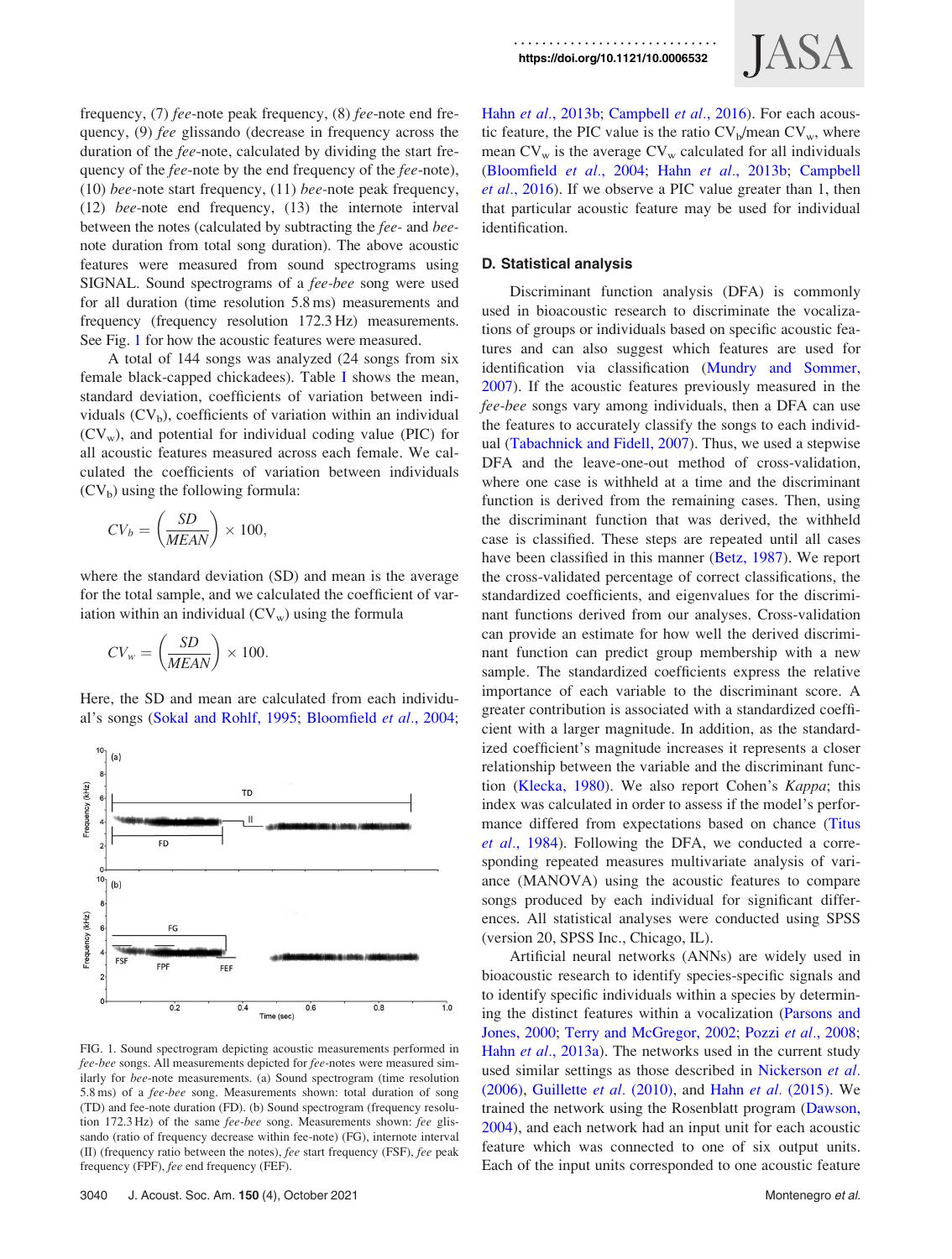<span id="page-3-0"></span>

TABLE I. Summary of acoustic features measured including means, SDs, coefficient of variation between individuals, coefficient of variation within individuals, and potential for individual coding for all acoustic features measured across each female black-capped chickadee.

| <b>Bird</b>            | Value                          | Total duration<br>(ms) | Fee-note | Bee-note | Bee-note<br>duration (ms) duration (ms) proportion (%) peak (Hz) end (Hz) glissando peak (Hz) end (Hz) interval (ms) | Fee-note Fee-note |      | Fee  |       | Bee-note Bee-note | Internote |
|------------------------|--------------------------------|------------------------|----------|----------|----------------------------------------------------------------------------------------------------------------------|-------------------|------|------|-------|-------------------|-----------|
| All birds              | Mean                           | 895                    | 399      | 392      | 43                                                                                                                   | 4352              | 3432 | 1.24 | 3813  | 3117              | 104       |
|                        | <b>SD</b>                      | 343                    | 272      | 157      | 10                                                                                                                   | 331               | 187  | 0.09 | 365   | 405               | 29        |
|                        | $\mathrm{CV}_\mathrm{between}$ | 38.32                  | 68.09    | 40.16    | 23.15                                                                                                                | 7.60              | 5.46 | 7.53 | 9.58  | 12.98             | 28.08     |
|                        | <b>PIC</b>                     | 1.91                   | 2.05     | 2.54     | 1.61                                                                                                                 | 1.57              | 1.38 | 1.26 | 1.55  | 1.35              | 1.28      |
| <b>Female A Spring</b> | Mean                           | 1004                   | 432      | 469      | 47                                                                                                                   | 4312              | 3571 | 1.18 | 3946  | 3306              | 99        |
|                        | <b>SD</b>                      | 73                     | 56       | 43       | $\overline{4}$                                                                                                       | 116               | 90   | 0.06 | 55    | 89                | 19        |
|                        | $\mathrm{CV}_\mathrm{within}$  | 7.23                   | 12.93    | 9.28     | 8.54                                                                                                                 | 2.69              | 2.52 | 4.85 | 1.39  | 2.98              | 18.93     |
| <b>Female B Spring</b> | Mean                           | 1032                   | 389      | 511      | 50                                                                                                                   | 4347              | 3446 | 1.23 | 3741  | 3089              | 132       |
|                        | <b>SD</b>                      | 103                    | 84       | 24       | $\overline{4}$                                                                                                       | 272               | 201  | 0.07 | 123   | 114               | 18        |
|                        | CV <sub>within</sub>           | 9.96                   | 21.60    | 4.69     | 8.31                                                                                                                 | 6.27              | 5.84 | 5.79 | 3.29  | 3.69              | 13.61     |
| <b>Female C Fall</b>   | Mean                           | 857                    | 546      | 224      | 29                                                                                                                   | 4594              | 3511 | 1.27 | 3767  | 3050              | 90        |
|                        | <b>SD</b>                      | 613                    | 604      | 54       | 9                                                                                                                    | 229               | 98   | 0.08 | 113   | 679               | 27        |
|                        | $\mathrm{CV}_\mathrm{within}$  | 71.47                  | 111.05   | 24.13    | 31.28                                                                                                                | 4.98              | 2.79 | 6.48 | 21.57 | 22.25             | 29.72     |
| <b>Female D Fall</b>   | Mean                           | 411                    | 183      | 146      | 35                                                                                                                   | 3985              | 3253 | 1.64 | 3970  | 3262              | 82        |
|                        | <b>SD</b>                      | 68                     | 56       | 47       | 7                                                                                                                    | 99                | 113  | 0.07 | 76    | 110               | 34        |
|                        | $\mathrm{CV}_\mathrm{within}$  | 16.49                  | 30.62    | 32.42    | 19.91                                                                                                                | 2.49              | 3.46 | 5.95 | 1.91  | 3.37              | 41.02     |
| <b>Female E Spring</b> | Mean                           | 1082                   | 462      | 495      | 46                                                                                                                   | 4175              | 3292 | 1.25 | 3646  | 2972              | 125       |
|                        | <b>SD</b>                      | 95                     | 47       | 74       | 5                                                                                                                    | 374               | 229  | 0.10 | 213   | 638               | 25        |
|                        | $\mathrm{CV}_\mathrm{within}$  | 8.80                   | 10.08    | 14.98    | 10.29                                                                                                                | 8.95              | 6.95 | 7.81 | 5.84  | 21.44             | 19.93     |
| <b>Female F Spring</b> | Mean                           | 986                    | 382      | 507      | 51                                                                                                                   | 4701              | 3516 | 1.34 | 3808  | 3021              | 97        |
|                        | <b>SD</b>                      | 60                     | 49       | 48       | $\overline{4}$                                                                                                       | 169               | 79   | 0.07 | 117   | 123               | 9         |
|                        | $\mathrm{CV}_\mathrm{within}$  | 6.08                   | 12.87    | 9.43     | 7.86                                                                                                                 | 3.59              | 2.25 | 4.96 | 3.08  | 4.07              | 8.82      |

within the *fee-bee* song. The output units used a sigmoidshaped logistic equation to transform the sum of the weighted signals from each input into an activity value that ranged between 0 and 1. The learning rate was set at 0.5, and we continued training until the output unit produced a "hit" (defined as an activity level of 0.9 or higher when the correct response was to turn "on," i.e., correct bird, or an activity level of 0.1 or lower when the correct response was to turn "off," i.e., incorrect bird). Prior to training, the connection weights for each network were set to a random weight between  $-0.1$  and 0.1, so each network served as one "subject."

# III. RESULTS

#### A. Acoustic analysis

A correlation matrix showed that fee start frequency and fee peak frequency  $[r(144) = 0.934, p < 0.001]$ , and bee start frequency and *bee* peak frequency  $[r(144) = 0.897]$ ,  $p < 0.001$ ] are highly correlated. In addition, the *fee* proportion of the total song length was highly correlated to the bee proportion of the total song length  $[r(144) = -0.875,$  $p = < 0.001$ . Thus, the acoustic features of *fee* start frequency, bee start frequency, fee proportion were removed from further DFA and MANOVA analyses, leaving ten acoustic features.

Results for the coefficients of variation between individuals  $(CV_b)$  suggest that the duration measurements (total and individual note duration,  $CV<sub>b</sub>s > 38.32$  of female song were more variable compared to the frequency

measurements (peak and end frequencies for both notes and *fee* glissando,  $CV_b s > 5.46$ . Also, more variable than frequency measurements were the bee-note proportion measurement  $(CV_b = 23.15)$  and internote interval measurement  $(CV_b = 28.08)$ .

The potential for individual coding (PIC) value provides a comparison of the variation between and within the individual female birds by each acoustic feature measured. All ten acoustic features had PIC greater than 1.0, indicating that they may contain cues of individual identification and aid in classification of songs to individual females. Duration measurements for individual *fee-bee* song had the greatest PIC (bee-note duration,  $\text{PIC} = 2.54$ ; fee-note duration,  $\text{PIC} = 2.05$ ; total duration,  $\text{PIC} = 1.91$ ) and are most likely to contribute to differences in individual female song. The proportion of song duration occupied by the *bee*-note had a high PIC value (PIC = 1.61). In addition, all frequency measurements (with the exception of the fee glissando) followed the above duration measurements in terms of PIC (PICs  $> 1.35$ ), and also alternated notes (in order of PIC; fee-note and bee-note peak frequency; fee-note and beenote end frequency). The two features which had the lower PIC values included the internote interval ( $\text{PIC} = 1.28$ ) and the *fee* glissando (PIC = 1.26). However, we should note that any feature with a PIC over 1.00 cannot be ruled out as contributing to the differences between individuals. See Table I for all PIC values by acoustic feature.

# B. DFA, MANOVA, and ANN (by individual)

The stepwise DFA used to classify songs based on the individual female producing the song used ten measured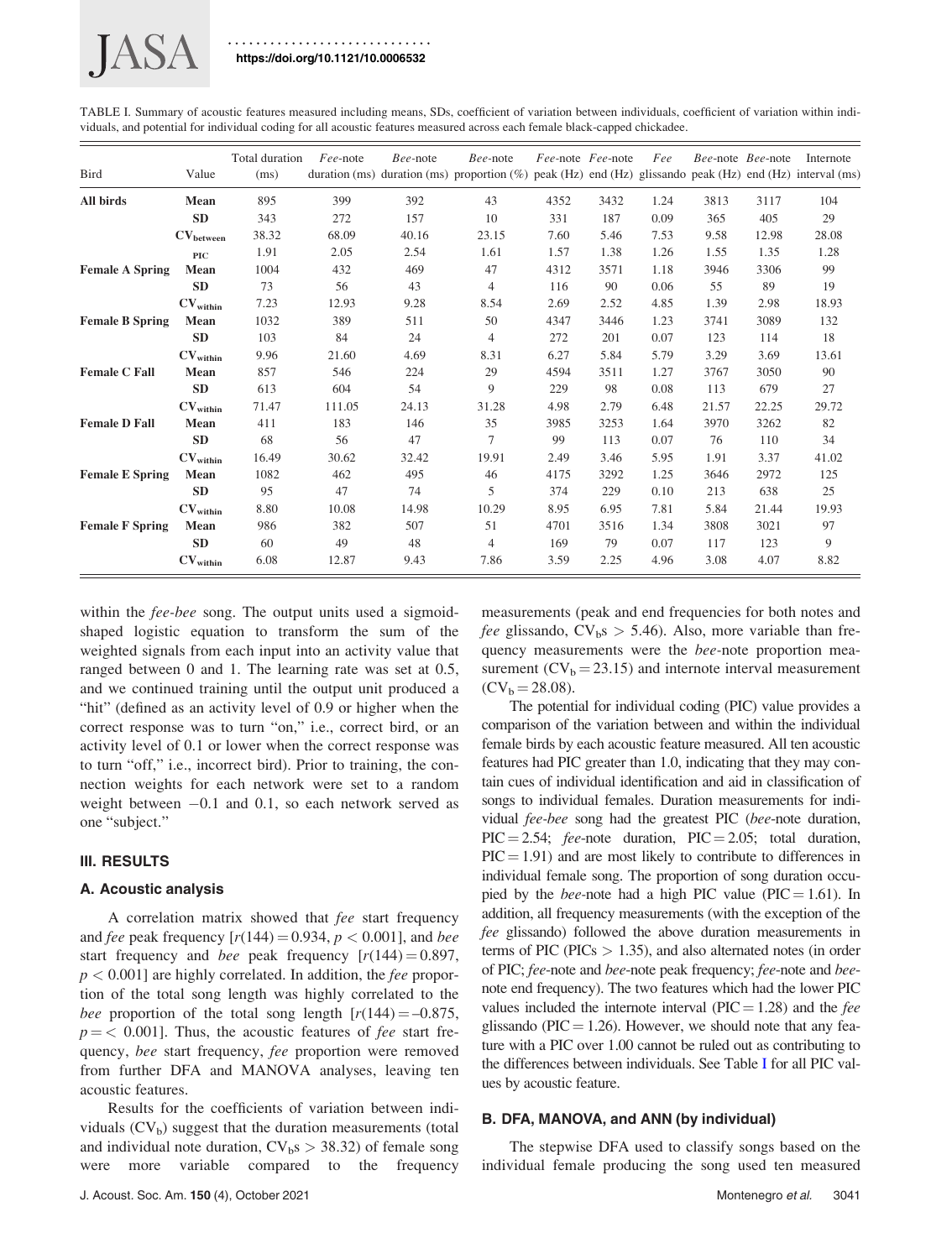<https://doi.org/10.1121/10.0006532>



<span id="page-4-0"></span>TABLE II. Predicted group membership percentages by individual [II(A)] and by season [II(B)]. First line includes cross-validated percentages by DFA. Second line includes predicted group membership percentages by ANN results for comparison.

Predicted group membership by individual Bird & Season Female A Female B Female C Female D Female E Female F Female A 83.3 4.2 4.2 0.0 0.0 8.3 Spring 92.0 3.0 1.0 0.0 0.0 3.0 Female B 4.2 54.2 0.0 0.0 4.2. 37.5 **Spring** 5.0 79.0 0.0 1.0 14.0 3.0 Female C 0.0 0.0 95.8 0.0 4.2 37.5 Fall 2.0 0.0 97.0 1.0 0.0 0.0 **Female D** 0.0 0.0 0.0 100.0 0.0 0.0 **Fall** 1.0 1.0 5.0 94.0 0.0 0.0 **Female E** 8.3 0.0 4.2 0.0 87.5 0.0 **Spring** 3.0 1.0 5.0 0.0 90.0 1.0 Female F 8.3 20.8 4.2 0.0 4.2 62.5 **Spring** 5.0 19.0 4.0 0.0 2.0 70.0 Predicted group membership by season Bird Fall Spring **Fall** 96.6 3.1 93.0 7.0  $Spring$  2.1 97.9 1.0 99.0

acoustic features. In total, one stepwise analysis with six steps was performed. Stepwise analysis showed that beenote duration, fee-note peak frequency, bee-note proportion, fee-note end frequency, internote interval, and bee-note peak frequency can be used to classify 80.55% of songs by the individual female based on cross-validated classifications. The overall Cohen's Kappa coefficient was high (0.81), which indicates good model performance. See Table II for predicted group membership distributions by DFA and ANN. See Table III for Wilks' lambdas,  $F$  statistics, and  $p$ values for all acoustic features. See Table IV for standardized coefficients, eigenvalues, percentage of variance, and canonical correlations for the discriminant functions.

TABLE III. Acoustic features that are used in the analysis at each step by DFA results showing relative importance of each feature in discriminating between individual female chickadees via their fee-bee song [III(A)] and in discrimination between season via female fee-bee song [III(B)].

| Step           | Variable                       | Wilk's lambda | F statistic        | Significance |  |
|----------------|--------------------------------|---------------|--------------------|--------------|--|
| 1              | <i>Bee-note duration</i>       | 0.100         | 248.854            | < 0.001      |  |
| 2              | Fee-note peak frequency        | 0.049         | 96.506             | < 0.001      |  |
| 3              | <i>Bee-note</i> (proportion)   | 0.27          | 67.642             | < 0.001      |  |
| 4              | <i>Fee-note end frequency</i>  | 0.018         | 52.465             | < 0.001      |  |
| 5              | Internote interval             | 0.015         | 42.117             | < 0.001      |  |
| 6              | <i>Bee-note</i> peak frequency | 0.012         | 36.319             | < 0.020      |  |
| <b>Step</b>    | Variable                       | Wilk's lambda | <i>F</i> statistic | Significance |  |
| 1              | <i>Bee-note</i> duration       | 0.128         | 969.814            | < 0.001      |  |
| $\mathfrak{D}$ | <i>Bee-note</i> peak frequency | 0.121         | 512.093            | < 0.001      |  |
| 3              | Fee glissando                  | 0.114         | 362.079            | < 0.001      |  |

TABLE IV. Reported values for the five discriminant functions via individual female bird [III(A)], including standardized coefficients, eigenvalues, percentage of variance, and canonical correlations, and for the one discriminant function via season [III(B)].

|                                | Function |                |         |         |               |
|--------------------------------|----------|----------------|---------|---------|---------------|
| Standardized coefficients      | 1        | $\overline{c}$ | 3       | 4       | 5             |
| <i>Bee-note</i> duration       | 1.31     | 0.24           | $-0.25$ | $-0.37$ | $-0.47$       |
| <i>Bee-note</i> (proportion)   | $-0.40$  | $-0.72$        | 0.84    | 0.68    | 0.57          |
| Fee-note peak                  | 0.04     | 0.75           | $-0.02$ | 0.80    | $-0.02$       |
| <i>Fee</i> -note end           | 0.44     | 0.22           | 0.26    | $-0.78$ | 0.60          |
| <i>Bee-note</i> peak           | $-0.47$  | 0.17           | 0.20    | $-0.44$ | $-0.30$       |
| Internote interval             | 0.15     | $-0.35$        | $-0.55$ | 0.24    | 0.77          |
| <b>Eigenvalue</b>              | 14.25    | 1.39           | 0.53    | 0.39    | 0.11          |
| % of variance                  | 85.5     | 8.3            | 3.1     | 2.4     | 0.6           |
| <b>Canonical correlation</b>   | 0.969    | 0.762          | 0.587   | 0.531   | 0.309         |
| Standardized coefficients      |          |                |         |         | Function<br>1 |
| <i>Bee</i> -note duration      |          |                |         |         | $-0.27$       |
| <i>Bee-note</i> peak frequency |          |                |         |         | 1.07          |
| Fee glissando                  |          |                |         |         | $-0.264$      |
| <b>Eigenvalue</b>              |          |                |         |         | 7.759         |
| % of variance                  |          |                |         |         | 100.0         |
| <b>Canonical correlation</b>   |          |                |         |         | 0.941         |

Results from the repeated measures MANOVA revealed significant differences between all six female chickadees based on the measured acoustic features,  $[F_{(45584)} = 23.797$ ,  $p < 0.001$ , partial  $\eta^2 = 0.606$ . While the vocalizations of these females were significantly different, the repeated measures MANOVA cannot determine which acoustic features cause these differences. See Table V for significant differences between individual females. See Fig. [2](#page-5-0) for centroid plots for all females.

TABLE V. Repeated measures MANOVAs reported mean differences and significance by individual female chickadee  $[V(A)]$  and by season  $[V(B)]$ based on acoustic features.

| Comparison |          | Mean difference | Significance |
|------------|----------|-----------------|--------------|
| Female A   | Female B | 45.446          | 0.106        |
|            | Female C | 50.828          | 0.071        |
|            | Female D | 185.134         | $< 0.001*$   |
|            | Female E | 12.465          | 0.656        |
|            | Female F | 89.324          | $0.002*$     |
| Female B   | Female C | 5.382           | 0.848        |
|            | Female D | 139.688         | $< 0.001*$   |
|            | Female E | $-32.981$       | 0.240        |
|            | Female F | 43.878          | 0.119        |
| Female C   | Female D | 134.306         | $< 0.001*$   |
|            | Female E | $-38.363$       | 0.172        |
|            | Female F | 38.496          | 0.171        |
| Female D   | Female E | $-172.669$      | $< 0.001*$   |
|            | Female F | $-95.810$       | $0.001*$     |
| Female E   | Female F | 76.859          | $0.007*$     |
| Comparison |          | Mean difference | Significance |
| Fall       | Spring   | 81.172          | < 0.001      |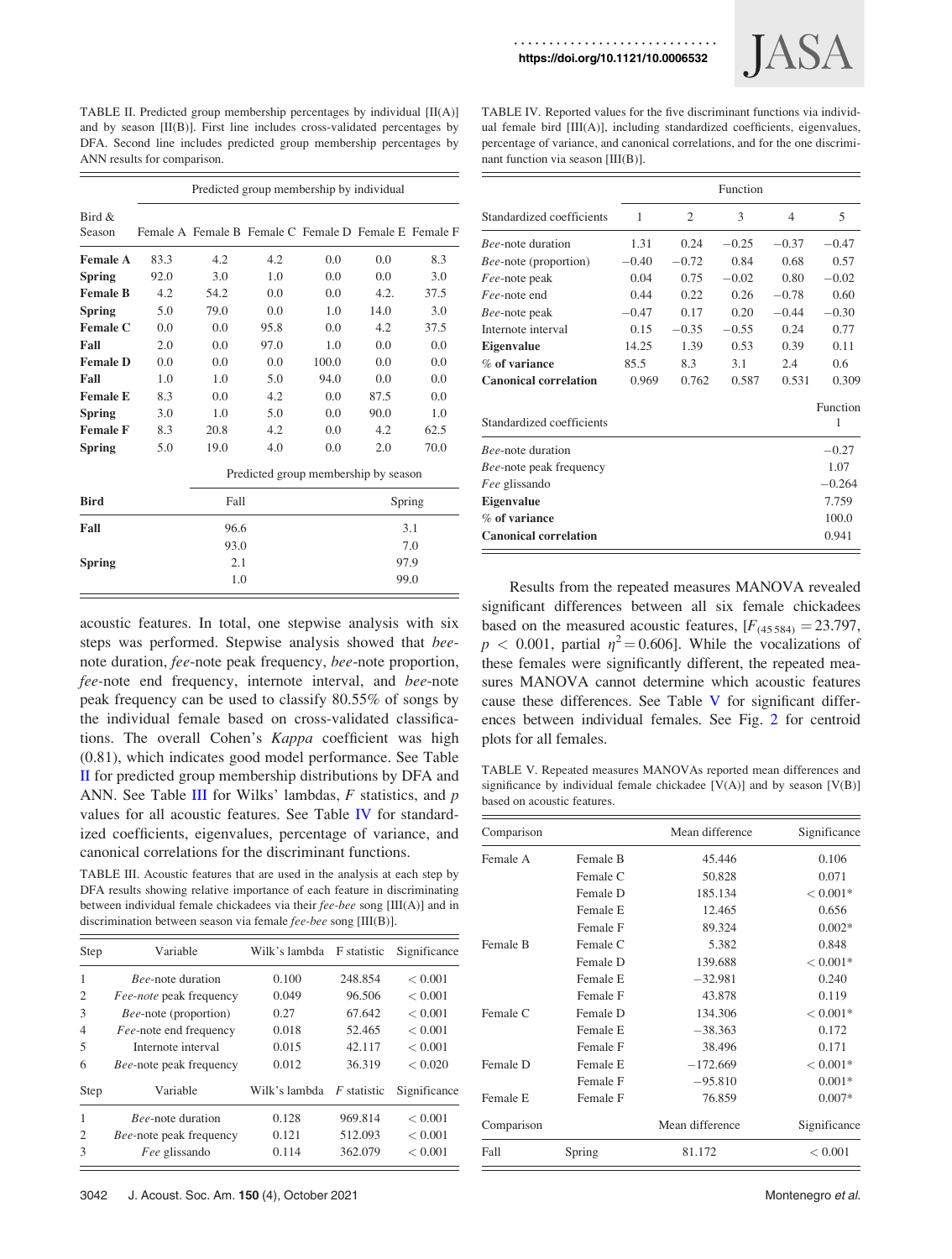<span id="page-5-0"></span>JASA



FIG. 2. Centroid plot for all females showing the distribution of each song in relation to all songs. Each female, A–F, has each of their classified songs plotted, remaining. Circles denote the group centroid for each bird.

For the ANN, pilot testing with female song stimuli indicated that the network never learned to classify the 144 songs to the six individual females based on the ten measured acoustic stimuli with 100% accuracy, therefore we could not use perfect performance as the criterion to stop training. As a result, we stopped training the network after 30 000 training sweeps, which was approximately the number of sweeps that the artificial neural network reached its maximum number of hits ( $\bar{x} = 783$ ). Since each of the six female chickadees contributed 24 songs, there were 864 total measurements that could be used to identify one female. The 30 000 sweeps showed that 783 individual measurements were correctly classified (90% accuracy). See Table [II](#page-4-0) for predicted group membership distributions.

# C. DFA, MANOVA, and ANN (by season)

While our analysis of acoustic stimuli by the individual was highly accurate, results also showed a strong difference between the songs of the four individual females recorded in the Spring and the two individual females recorded in the Fall. Thus, we performed a separate DFA, MANOVA, and complimentary ANN, for the vocalizations sorted by season (i.e., Fall vs Spring based on the measured acoustic features).

The stepwise DFA used to classify songs based on season of female-produced song (Fall vs Spring) used the identical ten measured acoustic features as the above analysis by individual. In total, one stepwise analysis with three steps was performed. Stepwise analysis showed that bee-note duration, bee-note peak frequency, and fee glissando can be used to classify 97.15% of songs by the season they were produced based on cross-validated classifications. Our overall Cohen's Kappa showed high accuracy (0.96), indicating good model performance. See Table [II](#page-4-0) for predicted group membership distributions by DFA and ANN. See Table [III](#page-4-0)

for Wilks' lambdas,  $F$  statistics, and  $p$  values for all acoustic features. See Table [IV](#page-4-0) for standardized coefficients, eigenvalues, percentage of variance, and canonical correlations for the discriminant functions.

Results from the MANOVA revealed significant differences between Fall and Spring songs based on the measured acoustic features  $[F_{(9, 134)} = 133.595, p < 0.001,$  partial  $\eta^2$  = 0.900]. While the songs of these females by season were significantly different, the repeated measures MANOVA cannot determine which acoustic features cause these differences. See Table [V](#page-4-0) for significant differences between seasons.

For the ANN, we stopped training the network after 40 000 training sweeps, which was approximately the number of sweeps that the network reached its maximum number of hits ( $\bar{x} = 268$ ). As each of the six female chickadees contributed 24 songs by season, there were 288 total measurements that could be attributed to one season. The 40000 sweeps showed that 268 individual measurements were correctly classified  $(93\%)$ . See Table [II](#page-4-0) for predicted group membership distributions.

## IV. DISCUSSION

Overall, using discriminant function analyses and ANNs, we were able to classify individual female-produced fee-bee songs to a high degree of accuracy, although some female birds showed overlap and we also observed an impact of season. The analyses identified many acoustic features that differed significantly between individuals. Several acoustic features including bee-note measurements and the fee glissando (for season only), were found to be in-line with previous research on individual identification in male and female black-capped chickadees.

While a previous study [\(Montenegro](#page-7-0) et al., 2020) found that the bee-note half of the female fee-bee song is more important for individual identification, the results of the DFA showed that acoustic features of the fee-note and the bee-note were most accurate at classifying the individual female singer. Specifically, *bee*-note duration, *fee*-note peak frequency, bee-note proportion, fee-note end frequency, internote interval, and bee-note peak frequency could be used to classify individual females. Results indicated that while *bee*-note measurements (*bee*-note duration) were most important in classifying song, fee-note frequency measurements were also important. The ANNs were used to confirm correct and incorrect classification of songs identified by the DFA. Both methods of classification, DFAs and ANNs, did find a degree of overlap between the songs of Female B and Female F and showed the highest number of errors when classifying Female B and Female F.

The MANOVA results showed significant differences between individual females based on acoustic features identified by the DFA, again including acoustic features of both fee- and bee-notes. Tukey's post hoc analysis and centroid plots revealed that not all the six identified acoustic features were significantly different between the females. Some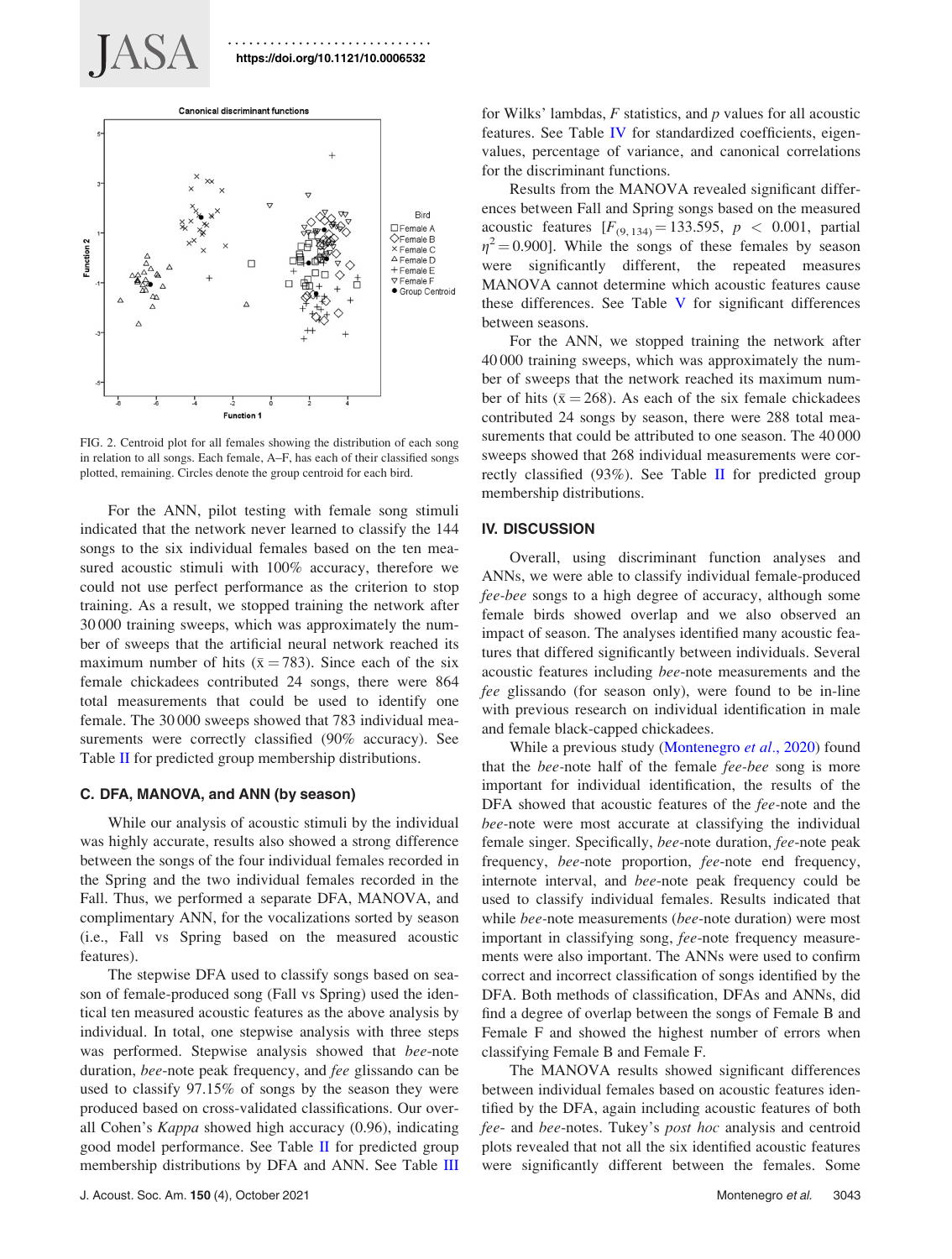females overlapped more with other females and some overlapped less with other females, and not all acoustic features were significantly different between individuals, suggesting individual differences in acoustic features between the female birds. For example, bee-note duration was significantly different between Female C and all other birds,  $(p = 0.001)$ , but *bee*-note duration for Female A was only significantly different from Female C and D ( $p = 0.001$ ). The centroid plot (Fig. [2](#page-5-0)) shows the overlap between each song from each bird. Females C and D are shown as clusters separate from each other and from all other birds; comparatively, Females A, B, E, F are closely clustered together. These two birds are distinct from the rest of the four birds, thus, the DFA and ANN were able to classify songs produced by Female C (DFA, 95.8%; ANN, 96%) and Female D (DFA, 100%; ANN, 97%) to highest degree of accuracy.

Female C and D were recorded in a different year and season (Fall 2014) than the rest of the females (Spring 2012). While the previous operant study using these vocalizations showed no difference in response or ability to discriminate based on year of recording or season [\(Montenegro](#page-7-0) et al.[, 2020\)](#page-7-0), we ran a separate DFA, MANOVA, and ANN in order to investigate identification via season of femaleproduced song. The DFA showed that bee-note duration, bee-note peak frequency, and the fee glissando were the most important features in classifying individuals by Fall vs Spring and could be used to classify female song to a high degree (97.15%). However, the MANOVA showed significant differences between bee-note duration and fee glissando but not the bee-note peak frequency. The ANN was able to confirm that our female-produced fee-bee songs could be classified to a high degree (93%). Interestingly, the fee glissando in chickadee song has previously been associ-ated with sex discrimination (Hahn et al.[, 2015](#page-7-0)) and all songs in this prior study were previously recorded in the Spring. A prior acoustic analysis has also suggested that male- and female-produced songs do differ by season ([Campbell](#page-7-0) et al., 2019). Perhaps the difference in the fee glissando in female song that we observe in the current study mirrors the biological functions of male song (i.e., mate attraction, territory defense, solicitation of extrapair copulations), which are more profound in the spring, the black-capped chickadee breeding season (Avey [et al.](#page-7-0), [2008\)](#page-7-0). Notably, a previous study on seasonal plasticity in chickadees and other songbirds used auditory evoked potentials to find that there are seasonal changes in the auditory processing systems of chickadees and that these changes match the acoustic properties of songs during and outside of the breeding season [\(V](#page-8-0)élez et al.[, 2015](#page-8-0)). That said, there appears to be no difference in the song system based on season and the *fee-bee* song [\(Smulders](#page-7-0) et al., 2006). Overall, while these possible functions complement the current proposed function of female song ([Langmore, 1998](#page-7-0)) and past literature on song and season, we must still consider that male and female songs do differ in form and function in this species.

<https://doi.org/10.1121/10.0006532>



The DFA results suggest that there are features within the latter half of the fee-bee song that signal the identity of the singer as well as features that match prior studies on male identification. A previous study found that female and male chickadees were able to identify individual females when listening to only the bee-note portion of their respective fee-bee songs. When discriminating between fee-note portions, the chickadees were no longer able to perform the discrimination ([Montenegro](#page-7-0) et al., 2020), thus supporting the acoustic features identified by the DFA. In addition, it has been previously shown that the internote interval is used by chickadees when discriminating between individual males via their song [\(Christie](#page-7-0) et al., 2004a). Internote interval was also identified by the current DFA and ANN as being an important feature in classifying female songs by individual. While the fee glissando was only significant when classifying female song by season, some *fee*-note acoustic features such as peak frequency, and end frequency were identified as significantly different among females. In addition, a past study has shown that female and male black-capped chickadees show no difference in frequency sensitivity, specifically that female and male chickadees exhibit the greatest sensitivity to frequencies between 2 and 4 kHz, as evidenced by auditory evoked potentials [\(Wong](#page-8-0) [and Gall, 2015](#page-8-0)). These evoked potential results show that not only is the auditory system of both sexes sensitive in the frequency region of fee-bee song, but also suggest that song is important to both sexes. Considering we found parallels between female and male individual identification via song, perhaps the functions of song are similar in both sexes. Or perhaps the features that the current DFA selected for classification of individuals is evidence of overall voice recognition simply because many black-capped chickadee vocalizations lend themselves to individual identification. Prior research has shown that black-capped chickadees can identify individual chickadees by their chick-a-dee calls [\(Mammen and Nowicki, 1981,](#page-7-0) [Charrier and Sturdy, 2005](#page-7-0)) and possibly by *tseet* calls [\(Guillette](#page-7-0) *et al.*, 2010).

Collectively, our findings suggest the classification of female black-capped chickadees via female-produced feebee song is not note dependent or season dependent. While bee-note features were identified as significantly different between females and previously shown to be important to chickadees when discrimination between females, our analyses suggests that some fee-note features were also involved in recognition, and these differences in acoustic features differ between seasons. Further studies manipulating acoustic features of female fee-bee songs can aid in further determining which features are most important for individual identification and how they may work together. In addition, further exploring female song use can also benefit from identifying which acoustic features are used in discriminating individuals. Depending on how females use song, whether for territorial defense, mate attraction, or another function entirely, the way in which black-capped chickadees interpret the song may differ and thus the important acoustic features may differ.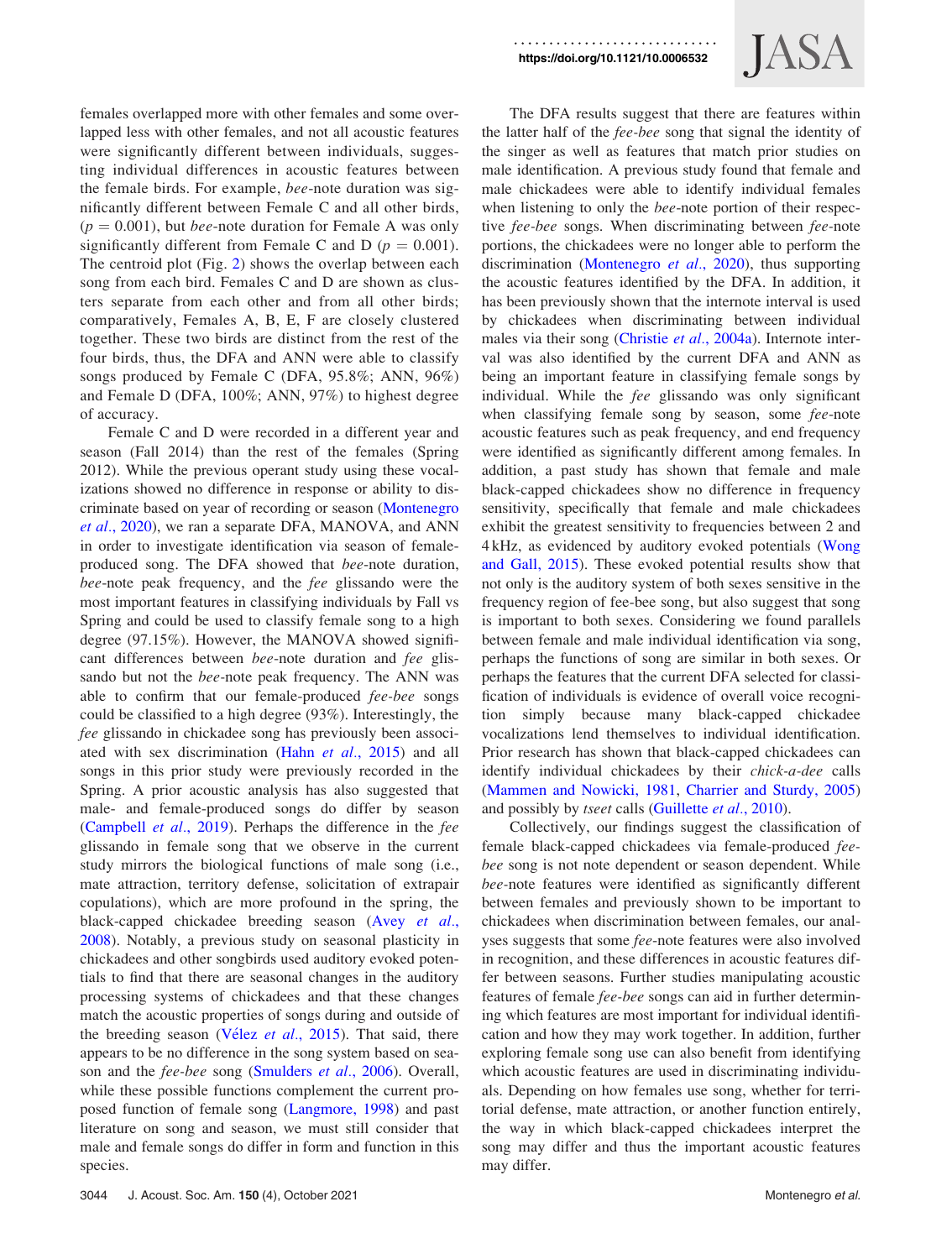<span id="page-7-0"></span>

### ACKNOWLEDGMENTS

This research was supported by a Natural Sciences and Engineering Research Council of Canada (NSERC) Discovery Grant (Grant No. NSERC RGPIN 04591) and Discovery Accelerator Supplement (NSERC RGPAS 412311), an Alberta Ingenuity Fund (AIF) New Faculty Grant, and the Canada Foundation for Innovation (CFI) New Opportunities Fund (NOF). C.B.S. is also a member of the Neuroscience and Mental Health Institute, University of Alberta, Edmonton, Alberta, Canada, T6G 2R3. We thank Isaac Lank and Philip May for their technical assistance.

- Avey, M. T., Quince, A. F., and Sturdy, C. B. (2008). "Seasonal and diurnal patterns of black-capped chickadee (Poecile atricapillus) vocal production," [Behav. Process.](https://doi.org/10.1016/j.beproc.2007.12.004) 77, 149–155.
- Betz, N. E. (1987). "Use of discriminant analysis in counseling psychology research," [J. Couns. Psychol.](https://doi.org/10.1037/0022-0167.34.4.393) 34, 393–403.
- Bloomfield, L. L., Charrier, I., and Sturdy, C. B. (2004). "Note types and coding in parid vocalizations. I: The chick-a-dee call of the black-capped chickadee (Poecile atricapillus)," [Can. J. Zool.](https://doi.org/10.1139/z04-045) 82, 769–779.
- Campbell, K. A., Hahn, A. H., and Congdon, J. V. (2016). "An investigation of sex differences in acoustic features in black-capped chickadee (Poecile atricapillus) chick-a-dee calls," [J. Acoust. Soc. Am.](https://doi.org/10.1121/1.4962281) 140, 1598–1608.
- Campbell, K. A., Thunberg, S., and Sturdy, C. B. (2019). "Features of male- and female-produced song in black-capped chickadees (Poecile Atricapillus) change between seasons," Can. Acoust. 47, 36–37.
- Catchpole, C. K., and Slater, P. J. B. (2008). Bird Song: Biological Themes and Variations (Cambridge University Press, Cambridge, UK).
- Charrier, I., and Sturdy, C. B. (2005). "Call-based species recognition in Black-capped Chickadees," [Behav. Process.](https://doi.org/10.1016/j.beproc.2005.07.007) 70, 271–281.
- Christie, P. J., Mennill, D. J., and Ratcliffe, L. M. (2004a). "Chickadee song structure is individually distinctive over long broadcast distances," [Behaviour](https://doi.org/10.1163/156853904772746628) 141, 101–124.
- Christie, P. J., Mennill, D. J., and Ratcliffe, L. M. (2004b). "Pitch shifts and song structure indicate male quality in the dawn chorus of black-capped chickadees," [Behav. Ecol. Sociobiol.](https://doi.org/10.1007/s00265-003-0711-3) 55, 341–348.
- Dawson, M. R. W. (2004). Minds and Machines: Connectionism and Psychological Modeling (Blackwell, Malden, MA).
- Dwight, J., Jr. (1897). "The whistled call of Parus atricapillus common to both sexes," Auk 14, 99.
- Ficken, M. S., Ficken, R. W., and Witkin, S. R. (1978). "Vocal repertoire of the Black-capped Chickadee," [Auk](https://doi.org/10.2307/4085493) 95, 34–48.
- Griffiths, R., Double, M. C., Orr, K., and Dawson, R. J. (1998). "A DNA test to sex most birds," [Mol. Ecol.](https://doi.org/10.1046/j.1365-294x.1998.00389.x) 7, 1071–1075.
- Guillette, L. M., Bloomfield, L. L., Batty, E. R., Dawson, M. R. W., and Sturdy, C. B. (2010). "Black-capped (Poecile atricapillus) and Mountain chickadee (Poecile gambeli) contact call contains species, sex, and individual identity features," [J. Acoust. Soc. Am.](https://doi.org/10.1121/1.3277247) 127, 1116–1123.
- Guillette, L. M., Farrell, T. M., Hoeschele, M., Nickerson, C. M., Dawson, M. R. W., and Sturdy, C. B. (2010). "Mechanisms of call note-type perception in black-capped chickadees (Poecile atricapillus): Peak shift in a note-type continuum," [J. Comp. Psychol.](https://doi.org/10.1037/a0017741) 124, 109–115.
- Hahn, A. H., Guillette, L. M., Hoeschele, M., Mennill, D. J., Otter, K. A., Grava, T., Ratcliffe, L. M., and Sturdy, C. B. (2013a). "Dominance and geographic information contained within black-capped chickadee (Poecile atricapillus) song," [Behaviour](https://doi.org/10.1163/1568539X-00003111) 150, 1601–1622.
- Hahn, A. H., Hoang, J., McMillan, N., Campbell, K. A., Congdon, J. V., and Sturdy, C. B. (2015). "Biological salience influences performance and acoustic mechanisms for the discrimination of male and female songs," [Anim. Behav.](https://doi.org/10.1016/j.anbehav.2015.03.023) 104, 213–228.
- Hahn, A. H., Krysler, A., and Sturdy, C. B. (2013b). "Female song in black-capped chickadees (Poecile atricapillus): Acoustic song features that contain individual identity information and sex differences," [Behav.](https://doi.org/10.1016/j.beproc.2013.05.006) [Process](https://doi.org/10.1016/j.beproc.2013.05.006) 98, 98–105.
- Hill, B. G., and Lein, M. R. (1987). "Function of frequency-shifted songs of black-capped Chickadees," [Condor](https://doi.org/10.2307/1368543) 89, 914–915.
- Hoeschele, M., Moscicki, M. K., Otter, K. A., van Oort, H., Fort, K. T., Farrell, T. M., Lee, H., Robson, S. W. J., and Sturdy, C. B. (2010). "Dominance signalled in an acoustic ornament," [Anim. Behav.](https://doi.org/10.1016/j.anbehav.2009.12.015) 79, 657–664.
- Klecka, W. R. (1980). Discriminant Analysis (SAGE Publications, Newburg, CA).
- Kobrina, A., Hahn, A. H., Mercado, E., and Sturdy, C. B. (2019). "Sex-differences in timing of the black-capped chickadee fee-bee song," [J. Acoust. Soc. Am.](https://doi.org/10.1121/1.5101619) 145, 1807.
- Langmore, N. E. (1998). "Functions of duet and solo songs of female birds," [Trends Ecol. Evol.](https://doi.org/10.1016/S0169-5347(97)01241-X) 13, 136–140.
- Lind, H., Dabelsteen, T., and McGregor, P. K. (1996). "Female great tits can identify mates by song," [Anim. Behav.](https://doi.org/10.1006/anbe.1996.0211) 52, 667–667.
- Mammen, D. L., and Nowicki, S. (1981). "Individual differences and within-flock convergence in chickadee calls," [Behav. Ecol. Sociobiol.](https://doi.org/10.1007/BF00302935) 9, 179–186.
- McGregor 2002, Terry, A. M. R., and McGregor (2002). "Census and monitoring based on individually identifiable vocalizations: The role of neural networks," [Anim. Conserv.](https://doi.org/10.1017/s1367943002002147) 5, 103–111.
- Mennill, D. J., Ratcliffe, L. M., and Boag, P. T. (2002). "Female eavesdropping on male song contests in songbirds," [Science](https://doi.org/10.1126/science.296.5569.873) 296, 873.
- Mennill, D. J., and Ratcliffe, L. M. (2004). "Overlapping and matching in the song contests of black-capped chickadees," [Anim. Behav.](https://doi.org/10.1016/j.anbehav.2003.04.010) 67, 441–450.
- Montenegro, C., Service, W. D., Scully, E. N., Mischler, S. K., Campbell, K. A., and Sturdy, C. B. (2020). "Black-capped chickadees (Poecile atricapillus) can identify individual females by their fee-bee songs," [Auk](https://doi.org/10.1093/auk/ukaa028) 137, ukaa028.
- Mundry, R., and Sommer, C. (2007). "Discriminant function analysis with nonindependent data: Consequences and an alternative," [Anim. Behav.](https://doi.org/10.1016/j.anbehav.2006.12.028) 74, 965–976.
- Nickerson, C. M., Bloomfield, L. L., and Dawson, M. R. W. (2006). "Artificial neural network discrimination of black-capped chickadee (Poecile atricapillus) call notes," [J. Acoust. Soc. Am.](https://doi.org/10.1121/1.2211509) 120, 1111–1117.
- Odom, K. J., Hall, M. L., Riebel, K., Omland, K. E., and Langmore, N. E. (2014). "Female song is widespread and ancestral in songbirds," [Nat.](https://doi.org/10.1038/ncomms4379) [Commun.](https://doi.org/10.1038/ncomms4379) 5, 1–16.
- Otter, K., and Ratcliffe, L. (1993). "Changes in singing behavior of male black-capped chickadees (Parus atricapillus) following mate removal," [Behav Ecol Sociobiol.](https://doi.org/10.1007/BF00170256) 33, 409–414.
- Parsons, S., and Jones, G. (2000). "Acoustic identification of twelve species of echolocating bat by discriminant function analysis and artificial neural networks," [J. Exp. Biol.](https://doi.org/10.1242/jeb.203.17.2641) 203, 2641–2656.
- Phillmore, L. S., Sturdy, C. B., Turyk, M. M., and Weisman, R. G. (2002). "Discrimination of individual vocalizations by black-capped chickadees (Poecile atricapillus)," [Anim. Learn Behav.](https://doi.org/10.3758/BF03192908) 30, 43–52.
- Pozzi, L., Gamba, M., and Giacoma, C. (2008). "The use of artificial neural networks to classify primate vocalizations: A pilot study on black lemurs," [Am. J. Primatol.](https://doi.org/10.1002/ajp.20786) 72, 337–348.
- Pyle, P. (1997). Identification Guide to North American Birds, Part I: Columbidae to Ploceidae (Slate Creek Press, Bolinas, CA).
- Riebel, K. (2003). "The 'mute' sex revisited: Vocal production and perception learning in female songbirds," in Advances in the Study of Behavior, edited by J. B. Slater, J. S. Rosenblatt, C. T. Snowdon, T. J. Roper (Elsevier Academic Press, San Diego, CA), pp. 49–86.
- Smith, S. M. (1991). The black-capped chickadee: Behavioral ecology and natural history (Cornell University Press, Ithaca, NY).
- Smulders, T. V., Lisi, M. D., Tricomi, E., Otter, K. A., Chruszcz, B., Ratcliffe, L. M., and DeVoogd, T. J. (2006). "Failure to detect seasonal changes in the song system nuclei of the black-capped chickadee (Poecile atricapillus)," [J. Neurobiol.](https://doi.org/10.1002/neu.20281) 66, 991–1001.
- Sokal, R. R., and Rohlf, F. J. (1995). Biometry, 3rd ed. (W. H. Freeman and Co., New York).
- Stoddard, P. K., Beecher, M. D., Horning, C. L., and Willis, M. S. (1990). "Strong neighbor-stranger discrimination in song sparrow," [Condor.](https://doi.org/10.2307/1368741) 92, 1051–1056.
- Tabachnick, B. G., and Fidell, L. S. (2007). Using Multivariate Statistics, 5th ed. (Pearson Education, Boston, MA).
- Titus, K., Mosher, J. A., and Williams, B. K. (1984). "Chance-corrected classification for use in discriminant analysis: Ecological applications," [Am. Midl. Nat.](https://doi.org/10.2307/2425535) 111, 1–7.